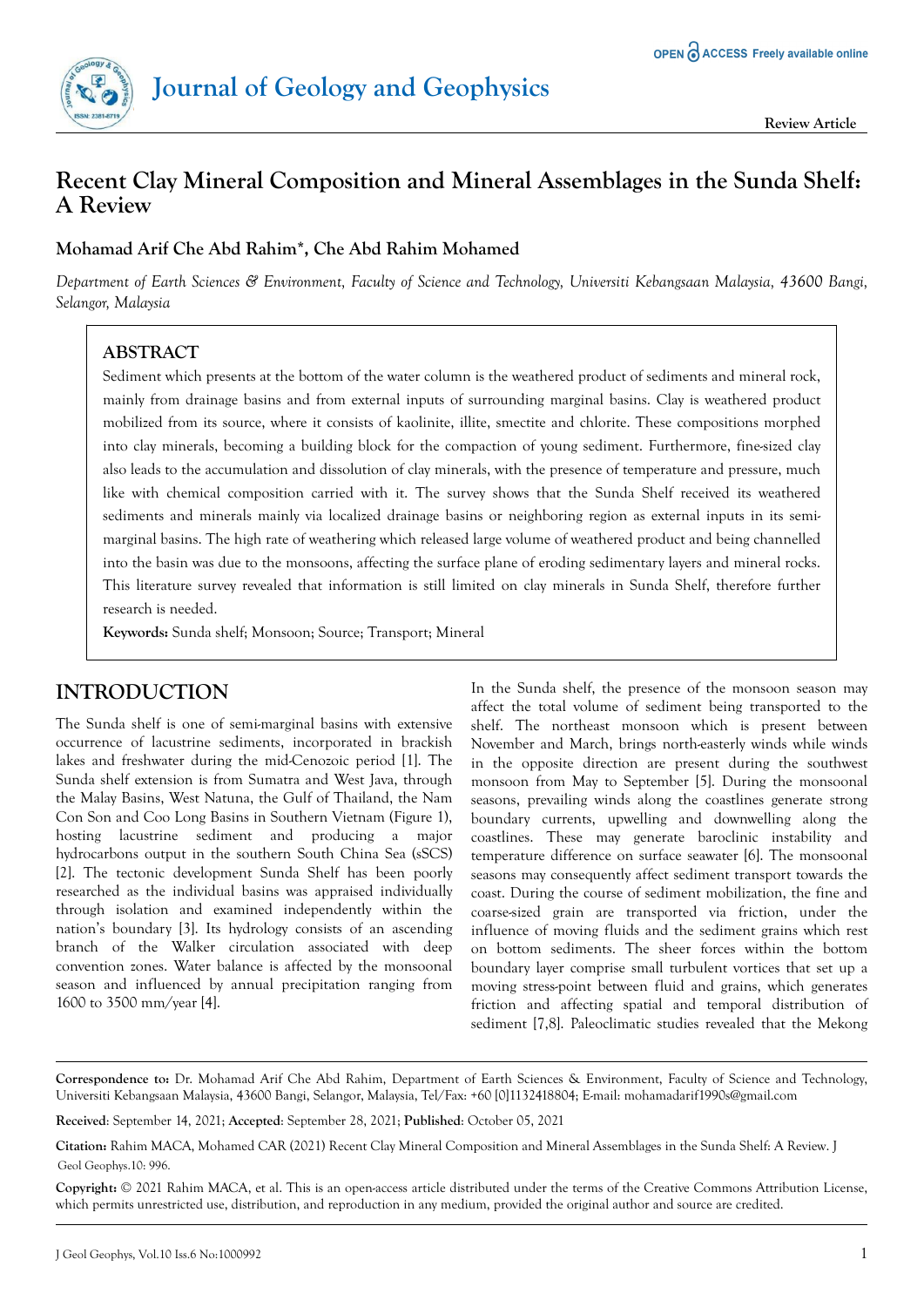River became a sedimentary source over the past 190 years, derived from the eastern Tibetan Plateau. Monsoon-controlled weathering and erosion occurred along the rivers leading to elevated clay mineral assemblage content (i.e., kaolinite, smectite, illite, and chlorite) [9]. On the other hand, the reconstruction of paleoclimate through chemical proxies (e.g., K/Rb, K/Al and Chemical Index of Alteration (CIA)) together with clay mineral assemblages have also shown that monsoonal influences are far more powerful on mobilization and distribution across shelf [10].

Several studies validate the hypothesis that periodic precipitation induced by the monsoon influence sediment loads during peak monsoonal seasons [11-15]. As precipitation occurs, it influences the rate of erosion onto terrestrial runoff before being mobilized through the river channel. On top of that, climatic forcing also affects the impact of chemical weathering onto the soil and sedimentary layers. Since a high level of precipitation occurs in the Kelantan and Pahang Rivers, soil and rock fragmentation by hydrolysis as form of chemical weathering is more efficient than physical weathering. The higher rate of hydrolysis intensity will eventually would lead to subtraction of concern mobile ion such as Na, K, Ca, Mg and Cr in the parent rocks [16]. In addition, the presence of tectonic forcing cannot be neglected as a main contributor to sediment accumulation on the Sunda shelf. Frequent earthquakes and volcanic eruptions can increase the erodibility of parent rocks, and has a history of affecting tectonic settings in the Mekong River and Red River. These rivers affected by the Tibetan Plateau; thus, they have a cold and humid climate at their headwaters, which significantly increase physical erosion compared to mere hydrolytic weathering process. The source of sediment in the Mekong and Red Rivers can therefore be attributed to the intensity of past tectonic activities, and tectonic-induced river incision, rather than being dominated by climatic forcing. The cumulative effect of weathering, the fracture and disintegration onto the parent rock would expose more surface area and leading to a higher chance that chemical and physical weathering occurs.

In essence, clay minerals refers to the group of  $\leq 2$  micron in size fractions of sediment which consist of hydrous aluminosilicates as its main constituent [17], associated with high degree of surface area and large cation exchange between media through the water column, thus having a high affinity towards organic and inorganic matters due to large surface areas. It is a significant indicator of marine pathways to drainage basins; where clay minerals are channelled through the river and sink in coastal shores in the same region [18]. Clay minerals are physically transformed from sedimentary rock, when continuous erosion leads to the weathering of sedimentary layers. This is the transformation of weathered rock to the clay mineral and it is at this point that its crystalline structure and ion arrangements are altered due to the physical erosion. These fractions of sediment, which are similar to the chemical and structural composition of the terrestrial crust, are derived from igneous and metamorphic rocks [19,20]. The elemental composition of most clay minerals originates from erosion or weathering, while others are from deeper waters. In the latter the removed elements from crustal layer were aluminium, silica, alkaline earth elements and iron which were formed at temperature less than 100°C and about to 450°C [21]. A common property of clay is its singular structural layer in a one-dimensional in shape within a nano-meter range, with a thickness at 0.7 nm [22].

The presence of clay minerals along the coastal through the weathering and dissolution of mineral rocks transported from drainage basins may contribute to the total accumulation that occurs in bottom seabed sediments. This is also because the dominant factor for clay production is determined by the periodic precipitation, wind and current speed. The objective of this paper is thus to review published studies of clay mineral as a potential indicator for changes in the marine environment, and to assess the use of clay minerals as an indicator for seasonal and temporal changes in the Sunda Shelf.



**Figure 1:** Location of Sunda shelf within the southern South China Sea (sSCS), data source [23].

## **COMPOSITION OF CLAY MINERALOGY**

In order to establish sediment sources of aquatic environments, a study of clay mineral composition and surrounding environmental and climatic conditions is necessary. Clay minerals are a widely distributed component in different types of sediment; thus, it is important to locate the source, mode and magnitude of transport. Clay mineral sourced from drainage basins comprise of illite, chlorite, smectite and kaolinite. Studies reveal that changes in clay mineral composition due to weathering, mobilization, deposition and input on different tributaries may be revealed by the fluctuation of its composition [24]. Once a distance away from its source, clay minerals will sink and mix with mature seabed sediment. Clay assemblages also can be used as an indicator for reconstruction and movement within vertical core layers during the interglacial and glacial epochs [25]. The presence of variations in grain size and clay mineralogy are closely linked to changes in seasonality and monsoonality [26,27]. Periodic weathering and erosion at close proximity to the Antarctic ice sheet would lead to changes in clay mineral crystallinity and chemistry on the Antarctic continental shelf and would be of suitable use for studies in palaeoceanography and paleoclimatology.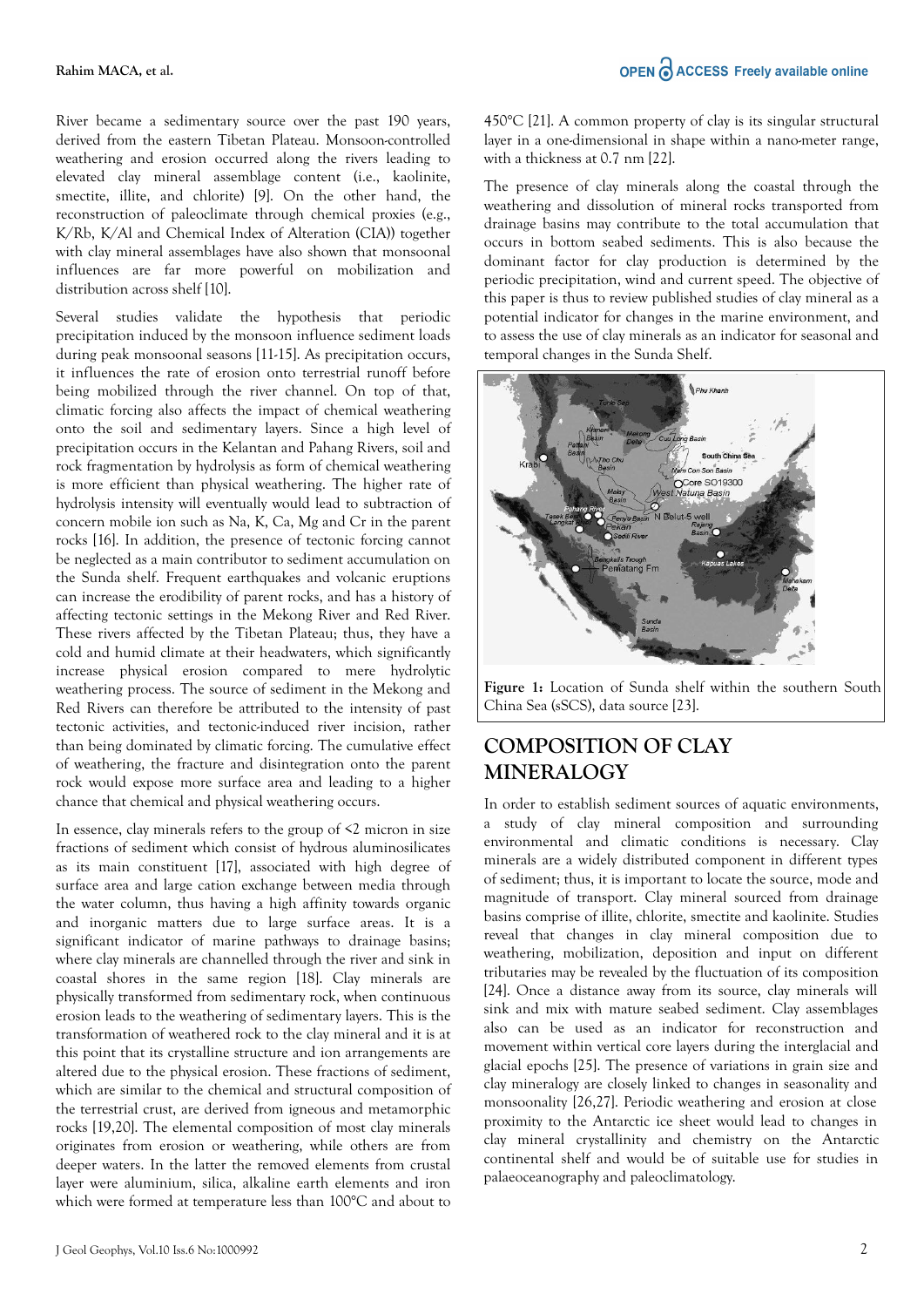### **Illite and chlorite**

The visibility of illite is clear when feldspar, mica and other hydro-aluminosilicates are present, under the condition of weathering and removal of K+ at low temperature, combined with low alkaline environments. The range of illite crystallinity values is <0.4, 0.4-0.6, 0.6-0.8 and >0.8 which would determine its sources within the range. The low crystallinity value indicates that the land source region is weak in hydrolysis but poses a strong dry and cold weather condition [28]. Meanwhile, high chemical index of illite would suggest a strong hydrolysis as the illite is rich with Al, while low chemical index would indicate rich content of Fe-Mg within illite, due to physical weathering [29]. Many researchers use illite to identify mass transport and distribution due to hydrological, climatic and seasonal changes. Seasonal variation also leads to fluctuations of illite, for example, where the illite content in the Gulf of Thailand (GOT) was contributed by the outflow of the Mekong River and South China Sea hydrodynamics. However, the presence of the monsoonal season implies continuous upwelling and downwelling, with bottom resuspension mobilizing the illite from the upper GOT which located within river mouth region towards the southern GOT [30]. For sub-seafloor studies, illite properties are widely used to understand the origin and formation mechanism of clay minerals in the oligotrophic open ocean. Deep sea sediment excavation reveals that hydrothermal activities in seabed sediment alters the elemental composition of clay minerals as the Fe-rich basalt sediment is altered by persistent micro-environments of anoxic and hypoxic conditions [31]. Furthermore, terrigenous inputs from nearby sources also altered the total distribution of illite in marine environments.

Formed by a similar process in marine environments, chlorite and illite are formed via weak hydrolysis in surficial sediments or through the physical erosion of bedrock, usually within the cervices of surficial minerals and rocks [32]. Chlorite, micas-like clay is found in several variations of geological environments including sediment or hydrothermally altered mineral rocks within low grade metamorphic rocks. This chemical weathering results in detrital chlorite, and the product of this physical weathering predominates, especially continental inputs at high latitudes. In low temperature environments, it exhibits a minor difference in compositional diagenesis of low-grade metamorphic rocks towards higher grade of metamorphism which is found in sediment and mineral rocks. In sedimentary layers, chlorite in the diagenesis would tend to have a higher SI content, and lower Fe and Mg content, as well as an octahedral total higher than metamorphic chlorites, which is similar to the alumina content. In the process towards metamorphism from diagenesis, chlorite became less siliceous, while richer in Fe and Mg, as octahedral occupancy increases. Furthermore, the growth of this progressive chlorite is due to burial and heating, which then leads to a variety of grain coarsening process [33,34].

As for distribution in marine environments, chlorite was typically affected by climatic and seasonal variations, within clay and non-clay fractions. In marginal seas, the volume of chlorite decreases as distance increases offshore, providing an indication of the chlorite source from the drainage basin. In fluvial-derived samples, there is a high content of clay and coarse silt in the

carbonate-free sediment along the coast. This is an indication of bimodal grain size distribution [35]. Chlorite abundance increases towards cold latitudinal zones, which are parallel to decreases of continental hydrolysis, and tends to concentrate towards the centre of marginal basins. In seasonal variations, cold and dry regions usually correspond to associations with chlorite, which reflect its abundance in marine environments. The amount of quartz, mica, minerals and directly removed from crystalline are more noticeable through constant weathering of rocks and sediments. Those higher volumes of chlorite along the Indochina Peninsular may have been contributed by the Red and Mekong Rivers [36]. Both rivers are subject to intense weathering that occurs within the upper streams of rivers that contain high amounts of igneous rocks, and amplified by seasonal monsoons. These types of weathering are caused by tectonic activities and river incision, accelerated by the presence of high precipitation and warm temperatures, leading to active weathering, and subsequently intensive silicate weathering that mobilizes towards the South China Sea. The strength of East Asian Summers during the Cenozoic era evolved from the past to the present, which can be detected through smectite/(illite/chlorite) variations. Strong monsoonal seasons aligned with solar radiation occurred during summer monsoons, leading to huge amount of clay mineral produced and transported in the bottom current along the Luzon arc [37].

#### **Kaolinite**

The existence of kaolinite in clay minerals is mainly from surface weathering and hydrothermal alteration where climatic conditions such as warmth and humidity on the surface of dense vegetation of interest activate the process. High erosion rates lead to higher acidity onto sedimentary layers thus further increasing erosion rates and leaching of eroded soils [38]. The primary compositions of these sedimentary layers are feldspar and mica; erosion and weathering thus results in kaolinite [29]. The intrusion of kaolinite into the river channel and a combination of physical factors would eventually affect the degree of weathering onto sedimentary layers and the mineralogy of mobilized weathered products in aquatic environments. The changes of  $K^+$  ions in kaolinite-dominated clay minerals would play an important role for chemical weathering as it indicates land change responses and reflects total nutrient content related to storage within active sediment beds [39]. On the other hand, intrusion by kaolinite is also used as an indicator for seasonal variations. During intense precipitation and flooding season, suspended matter content in the water column increases in the river channel as erosion rates are magnified, acting upon sedimentary layers and mobilizing kaolinite content into the suspended matter [40].

Several studies have shown that kaolinite is an indicator for annual monsoonal records via weathering events. For instance, eroded soils in uplands classified as Oxisols of which the primary composition is kaolinite, followed by gibbsite, goethite and hematite exist in the terrestrial runoff due to climate forcing contributing to an increase in clay minerals within the water column [41]. The presence of organic matter related to kaolinite is highly correlated as both matters generate negative charges, thus organic matter has the potential to carry kaolinite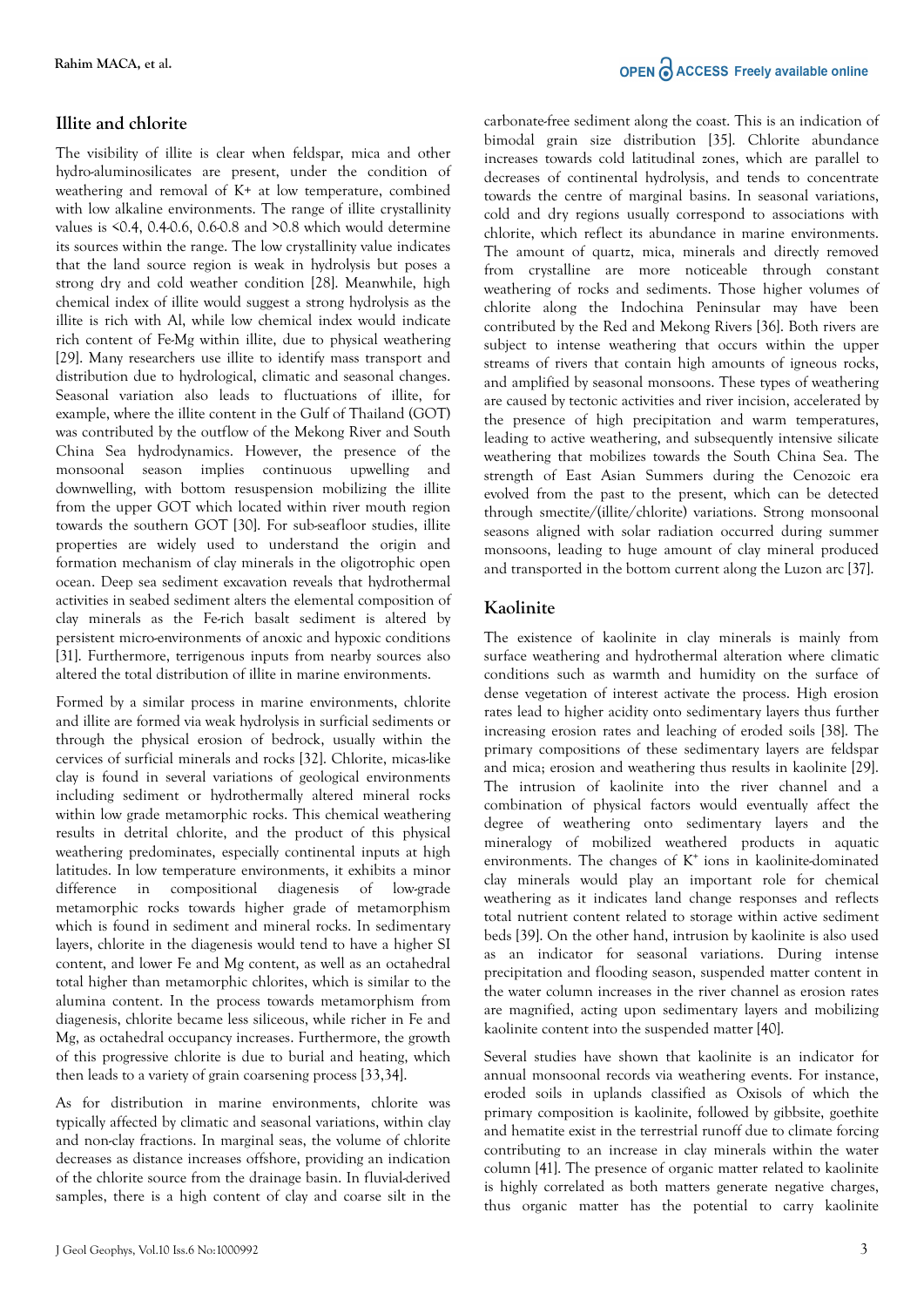throughout the river outflow towards the surrounding region [42]. As kaolinite becomes a major product as a result of weathering, the association of kaolinite with organic matter is predominant. Aluminous-hydrosilicate surfaces tend to bind with ions on leached surfaces under an anion exchange capacity that permits kaolinite association [43]. In the Bay of Bengal, a study stated that fluctuations of kaolinite content within the bay affect overall distribution, led by annual monsoonal seasons [44]. This leads to differences in total flux of clay being distributed along the bay, where higher amounts of clay are channeled from the Arabian Sea to the Bay of Bengal. It is even higher during the Northeast monsoon, but lower amounts of supply, sedimentation and overall clay content is disrupted during the Southwest monsoon. Kaolinite is used as a sea level indicator occurred during the Pleistocene period, where ancient Sunda shelf and Mekong River supplied a high contribution of detrital clay containing a large amount of kaolinite along the exposed ancient Sunda Shelf, towards the South China Sea. As sea level changed, several environmental changes and fluvial influences lead to the severe output of kaolinite towards the coastal [45].

#### **Smectite**

Through the alteration of chemical weathering, smectite is main swelling clay, which is prone to large volume change due to expansion properties exhibited in the clay; it thus performs well in shrink-swell capacity. The increment of  $K^*$  sorption at surface temperatures increases smectite ability to swell. Meanwhile, the formation of smectite clay comes from shallow subsurface environments at the bottom seafloor, where alteration from illite-smectite mixed layer clays interchange under conditions of K + absorption [30]. During mobilization, smectite tends to be smaller in size, around 0.2 μm, which can be carried away, before settling. Flocculation is important in fractionating clay during the mobilization of clay from the drainage basin to the open ocean. It depends on the layer charge of particulates and the chemistry within which it suspended. Smectite has higher layer charges compared to other clay assemblages, leading to a different charging behaviour in clay. These layer charging properties are related to the swelling, a colloidal property and charge heterogenicity, including charge magnitude and charge localization. Moreover, layer charging properties also leads to the absorption of organic compounds on smectite surfaces [46]. The derivation of smectite during continental weathering is sourced from metamorphic rock and presented in granitic and diorite rocks, which is ideal for its growth. Clay that is mineral rich in Fe-Mg will produce trioctahedral smectite, during weathering [47]. On the other hand, preservation of smectite in the marine environment may be hindered by humidity and severity of weathering. Rapid and prolonged chemical weathering leads to the total dissolution of clay, which may prevent the preservation of smectite during burial or which may be present within surficial sediment [48].

## **USING CLAY MINERAL AS A POSSIBLE SEASONAL INDICATOR FOR THE SUNDA SHELF**

Aside from studies on the abundance of clay minerals along the coast, other reports outline other uses of clay such as weathering properties and profile, climatic significance, pollution assessment, rock properties, sediment provenance, among others. Clay mineral is also used as a seasonal indicator within coastal region. According to the abundance of kaolinite during the Mesozoic period represents the humid and arid phases of paleo-weathering, leading to changes in sea level and continental precipitations [49].

On the other hand, an abundance of clay along the Yangtze River with large fluctuations of depositional environments was due to the impact of the summer monsoon. Their findings are in line with the weathering characteristics and the detrital clay component present in clay minerals. Furthermore, hydrodynamic changes aligned with the monsoonal season promotes the redistribution of clay minerals, thus causing changes to total clay mineral in the region.

The Sunda Shelf was affected by the northeast and southwest monsoons, which generate cyclonic and anti-cyclonic eddies while producing monsoonal tides and ebb. This leads to interchangeable phases between stratified and mixed water and affects the mixing of sediment within the coastal region [50,51]. Thus, with the possibility of clay mineral distribution and properties, it is possible for clay minerals to be used as a seasonal indicator in the Sunda Shelf.

The presence of clay minerals in the coastal without doubt is vital for number of assessments, from undisturbed origin until it becomes a weathered product and mobilizes towards the sinks (i.e., coastal areas, offshore). The semi-enclosed basin located on the Sunda Shelf coast is one of unique bathymetries within the South China Sea. These areas comprise a periodic monsoonal wind, with northeast winds from November until February and southwest winds from June to August.

During the northeast monsoon, surface current water flows from the north to the south, while reverse occurs in south-western monsoon (Figure 2).

This results in a large amount of mobilization and the reworking of surficial sediments and suspended particulates mainly originating from terrestrial mineral rocks and sedimentary layers, and subsequent deposition of clay minerals in the Sunda shelf [51].

Studies reveal that hydrological mechanisms under continuous process or elevated via the monsoon may contribute to the sediment fluctuation and clay mineral content, leading to mobilized clay minerals on several trajectories leading towards the coast [30,50]. Several rivers in the neighbouring region were chosen to illustrate clay mineral mobilization towards the Sunda Shelf.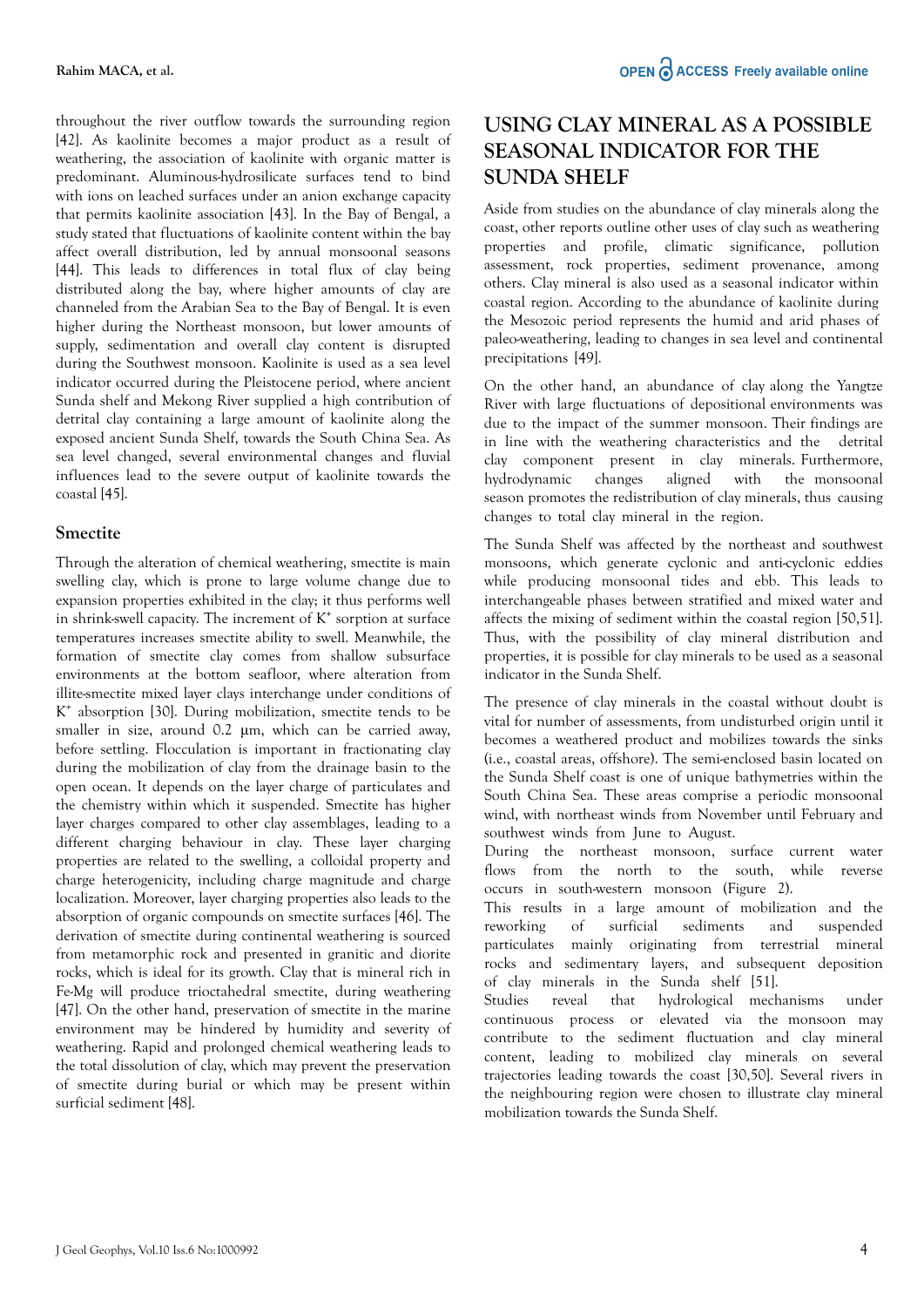| Area                    | ded<br>Sedime<br>nt<br>discharge<br>[mt/yr] | Suspen Smectite Illite<br>[%] | [%] | $[\%]$ | Chlorite Kaolini Source<br>te $[\%]$ |        |
|-------------------------|---------------------------------------------|-------------------------------|-----|--------|--------------------------------------|--------|
| Kelanta<br>n River      | 13.9                                        | $\Omega$                      | 16  | 1      | 83                                   | $[52]$ |
| Pahang<br>River         | 20.4                                        | $\mathbf{1}$                  | 17  | 1      | 81                                   | $[52]$ |
| Chao<br>Phraya<br>River | 11                                          | 6                             | 41  | 33     | 20                                   | $[30]$ |
| Mekong<br>River         | 160                                         | 11                            | 35  | 26     | 28                                   | [36]   |
| Red<br>River            | 130                                         | 7                             | 44  | 24     | 26                                   | [36]   |

**Table 1:** The value of contributed clay mineral assemblages surrounding the Sunda shelf.

The data obtained suggests that the source of sediment mobilized towards the Sunda shelf is continuous and elevated during the monsoonal season, leading to higher discharge volumes.

For instance, accelerated weathering during the monsoonal season from mountainous ranges from Titiwangsa, situated in the Central belts within the Sunda shelf [53].

The Sunda shelf is divided into three belts, the Western Belt, Central Belt and Eastern Belt. The Titiwangsa ranges is layered between these three belts, leading to a high output of igneous rocks and thus affecting the total output towards the coastal. Meanwhile the Chao Phraya and Mekong Rivers obtain weathered products largely from mountainous Tibet.

It stated that weathered product form the mountainous Tibet are largely produced the chemical weathering, while dilution along the riverbanks of both rivers may promotes as minor contribution to the coastal [52].

The long pathways may permit clay content fluctuations towards the coastal. During continuous weathering within the mountain ranges, weathering is accelerated by continuous precipitations and is transported along river channels leading to dilution, diffusion and mobilization within the river channel.

Following mobilization within the Titiwangsa and Tibet mountainous ranges, most of the weathered product is mobilized far from its origin leading to accumulated products within the coastal region.

In addition, the presence of tides and water current, the process of dilution, desorption resuspension and diffusion may affect the volume of weathered product being carried out to the coast.



**Figure 2:** Surface current flows in the Southern South China Sea during the winter northeast monsoon, and surface current flows during the summer southwest monsoon. Data source [54].

With the presence of the monsoonal season, weathered products mobilize towards the drainage basins, leading to coastal as its final deposition site. Circulation driven by the monsoonal season also promotes resuspension processes along the coast, leading to fluctuating clay distribution along the Sunda shelf. Tidal dominance within the shelf area may contribute to sediment transport and distribution resulting in total sediment flux being transported to the Sunda shelf via monsoonal-driven circulation processes [55]. As sediment transportation occurs, the majority of the mobilized weathered product is in the clayey form due to high surface areas and the highest affinity for mobilized attachments, thus becoming a major carrier. This may lead to differences in volume of clay assemblages where adjacent coastal areas become a major sink for these weathered products. Since the Sunda Shelf become a major sink in the Southern South China Seas (sSCS), the fluvial discharge from neighbouring regions may contribute to the total volume of suspended clay which is present in the coastal shelf. This suggests possible input from the cross-shelf, thus, influencing possible distribution during pre and post-monsoonal seasons [54].

As adjacent coasts becoming a major sink for weathered products, major clay assemblages (i.e., kaolinite, smectite, illite and chlorite) may be permanently affected when under the influence of pre- and post-monsoonal seasons. Several weathering processes alongside mobilization leads to a continuous supply of weathering product to the coast. As igneous rock populates the Southeast Asian region and its mountain ranges, the following changes may support the hypothesis of clay being a monsoonal indicator for the Sunda shelf. Basically, clay supply is considered a major output via nearby drainage basins, of which warm and humid climatic conditions on dense vegetation is necessary to activate the weathering. Along the river, the predominance of kaolinite via clay fractions is well known as the weathering of igneous or metamorphic rocks and sedimentary kaolin deposits involved in sedimentary clay-rich rocks. The major precipitation that occurs in the Kelantan and Pahang Rivers during pre- and postmonsoonal season may alter kaolin deposits and sedimentary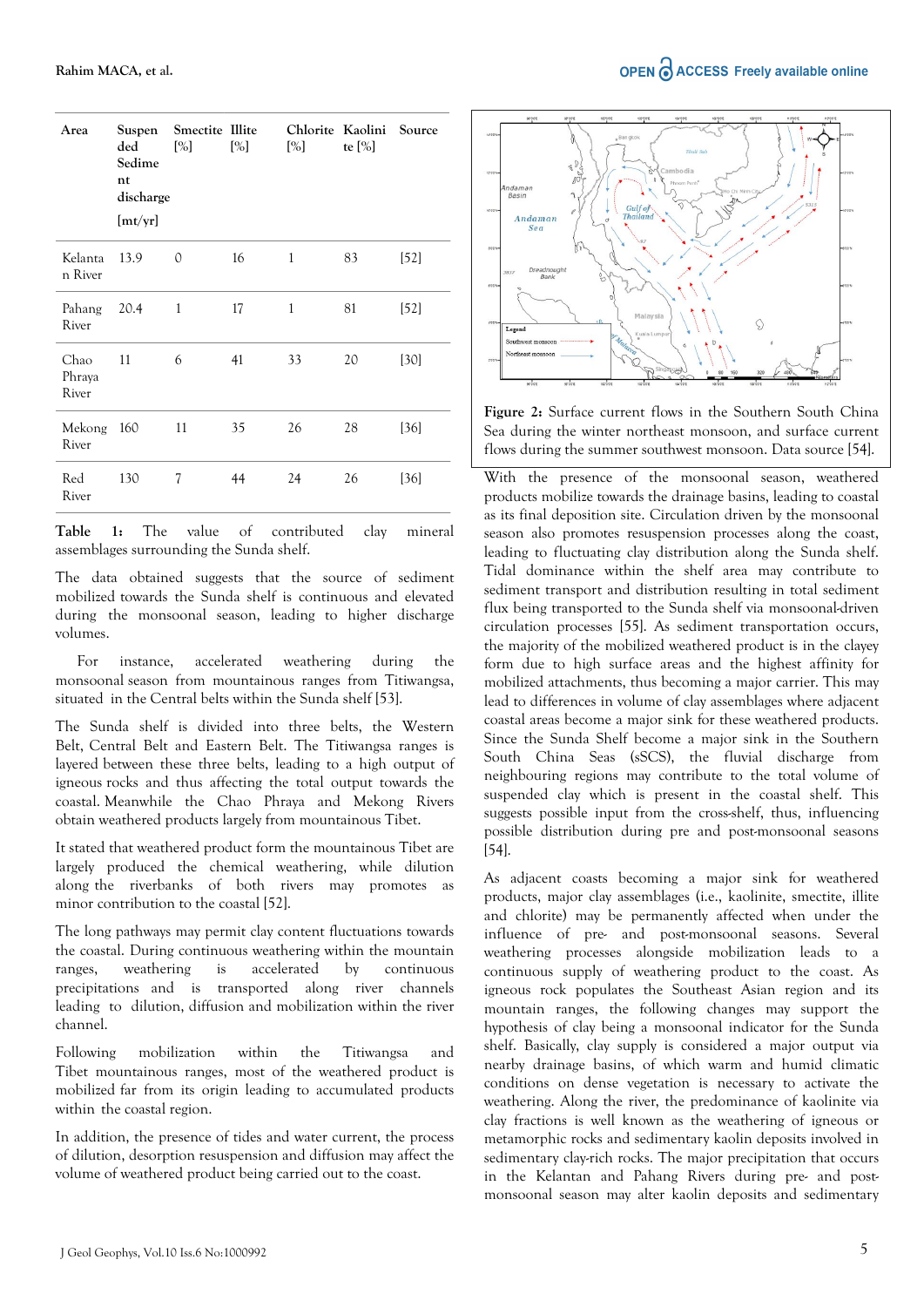layers present in terrestrial regions and subsequently flowing through the river channel. According to [52], kaolinite represents intensive hydrolysis under a warm and humid climate, causing the parent rock to be leached in alkali and alkaline element. A warm and humid climate is common in Sunda shelf, under both northeast and southwest monsoons [56]. In combination with the high content of kaolinite within the Sunda shelf due to the presence of metamorphic rocks, this can lead to stability and sufficient time for kaolinite to be weathered and mobilize freely within the river channels.

The present of smectite as one of the clay assemblages is well known as a component of weathered minerals in igneous rock [20]. Since smectite is capable of absorbing most ions and metalloids, it is apparent that smectite become the main carrier for mobilization due to its affinity to other ions and metalloids with high absorption and desorption rates [57]. Looking at clay as an indicator for monsoonal changes, it also permits changes in geochemical concentration where continuous weathering is affected by changes in temperature, pressure and the rate of precipitation within the weathering regions [58]. Nevertheless, a low smectite volume as intermediate-basic rocks are scarce in the Sunda shelf highlands [Peninsular Malaysia] one of the primary rocks for smectite production during weathering, leading to lower amounts of mobilized clay in river channel towards the coast [58]. As shown in Table 1, a high amount of smectite was present in the Chao Phraya and Mekong Rivers due to the Himalayan-Tibetan ranges being a major supply of smectite towards the coast [59]. This high volume of smectite is similar to findings in several studies conforming the high volume produced by the Mekong and Chao Phraya Rivers, eventually supplying and sinking to the sSCS coast [36,60-62]. Thus, monsoonal seasons have a large impact on smectite distribution within the coast as the accelerated monsoonal winds and tides may transport a large amount of smectite towards the Sunda shelf.

Although terrestrial sedimentary layers are susceptible to weathering, illite is known for not weathering easily in warm and humid climates [63]. Regional mobilization of illite, mainly present in the coastal area of Indochina may contribute towards the increment of illite in the surrounding Sunda shelf [64]. Following periodic monsoonal seasons, a mixed supply from Indochina from irregular discharge [landslide, flood and typhoon] may lead to the coasts being saturated with illite, as corroborated in other studies [9,32,65,66]. Thus, monsoonal seasons have a large impact on smectite distribution within the Sunda shelf as the accelerated monsoonal wind and tides may transport a large amount of clay assemblages towards the shelf. Higher chlorite volumes were found in the Rajang Basin due to active tectonic settings in North Borneo since the Mesozoic period, and especially the rapid uplift during the Oligocene-Miocene era. The combination of monsoonal seasons and an active tectonic setting has resulted in extremely strong physical erosion. Even as weak hydrolysis acted on parent rocks, intense seasonal precipitation can increase physical erosion to form clay mineral assemblages comprising largely of primary illite and chlorite. The Rajang Basin thus contributes more illite and chlorite content towards the sSCS.

### **CONCLUSION**

In this paper, sediments and the minerals were subjected to weathering, which leads to the production of clay during mobilization. Several sources of clay were generated through natural input, with flooding, wet and dry deposition and weathering. Anthropogenic inputs also play a role in increasing total clay output towards the coastal, especially with increasing deforestation and industrialization. With regard to mobilization, monsoonal inputs becoming a factor for erosivity. Eroded product contains kaolinite, smectite, illite and chlorite, through the combination of abrasion on planar surfaces, hydration and oxidation, leading to an increase of trace elements, nutrients and mineralogy in the sinks. This also can be traced back to activities from adjacent source. Thus, more studies are needed on clay minerals, especially on its composition (kaolinite, smectite, illite and chlorite), which linked to its myriad sources in the Sunda shelf.

### **REFERENCES**

- 1. [Cole JM, Crittenden S. Early Tertiary basin formation and the](https://doi.org/10.1144/GSL.SP.1997.126.01.12) [development of Lacustrine and quasi-lacustrine/marine source rocks](https://doi.org/10.1144/GSL.SP.1997.126.01.12) [on the Sunda Shelf of SE Asia. Geol Soc Spec Publ. 1997;126:](https://doi.org/10.1144/GSL.SP.1997.126.01.12) [147-183.](https://doi.org/10.1144/GSL.SP.1997.126.01.12)
- 2. [Hanebuth T, Stattegger K, Grootes PM. Rapid Flooding of the Sunda](https://doi.org/10.1126/science.288.5468.1033) [shelf: a late glacial sea level record. Science. 2000;288: 1033-1935.](https://doi.org/10.1126/science.288.5468.1033)
- 3. [Slik JWF, Aiba SI, Bastian M, Brearley FQ, Cannon CH, Eichhorn](https://doi.org/10.1073/pnas.1103353108) [KAO, et al. Soils on exposed Sunda Shelf shaped biogeographic](https://doi.org/10.1073/pnas.1103353108) [patterns in the equatorial forests of Southeast Asia. Proc Natl Acad Sci](https://doi.org/10.1073/pnas.1103353108) [USA. 2011;108\(30\): 12343-12347.](https://doi.org/10.1073/pnas.1103353108)
- 4. [Wong C, Liew J, Yusop Z, Ismail T, Venneker R, Uhlenbrook S.](https://doi.org/10.3390/w8110500) [Rainfall characteristics and regionalization in peninsular malaysia](https://doi.org/10.3390/w8110500) [based on a high resolution gridded data set. Water. 2016;8\(11\): 500.](https://doi.org/10.3390/w8110500)
- 5. [Kok PH, Mohd Akhir MF, Tangang F, Husain ML. Spatiotemporal](https://doi.org/10.1371/journal.pone.0171979) [trends in the southwest monsoon wind-driven upwelling in the](https://doi.org/10.1371/journal.pone.0171979) [southwestern part of the South China Sea. de Castro M, editor. PLoS](https://doi.org/10.1371/journal.pone.0171979) [One. 2017;12\(2\): e0171979.](https://doi.org/10.1371/journal.pone.0171979)
- 6. Daryabor F, Tangang F, Juneng L. Simulation of southwest monsoon current circulation and temperature in the east coast of peninsular Malaysia. Sains Malaysiana. 2014;43(3): 389-398.
- 7. [Barnes MP, O'Donoghue T, Alsina JM, Baldock TE. Direct bed shear](https://doi.org/10.1016/j.coastaleng.2009.04.004) [stress measurements in bore-driven swash. Coast Eng. 2009;56\(8\):](https://doi.org/10.1016/j.coastaleng.2009.04.004) [853-867.](https://doi.org/10.1016/j.coastaleng.2009.04.004)
- 8. Rügner H, Schwientek M, Milačič [R, Zuliani T, Vidmar J, Paunovi](https://doi.org/10.1016/j.scitotenv.2018.08.027)ć [M, et al. Particle bound pollutants in rivers: Results from suspended](https://doi.org/10.1016/j.scitotenv.2018.08.027) [sediment sampling in Globaqua River Basins. Sci Total Environ.](https://doi.org/10.1016/j.scitotenv.2018.08.027) [2019;647: 645-652.](https://doi.org/10.1016/j.scitotenv.2018.08.027)
- 9. [Liu Z, Colin C, Trentesaux A, Blamart D, Bassinot F, Siani G, et al.](https://doi.org/10.1016/j.margeo.2004.06.004) [Erosional history of the eastern Tibetan Plateau since 190 kyr ago:](https://doi.org/10.1016/j.margeo.2004.06.004) [Clay mineralogical and geochemical investigations from the](https://doi.org/10.1016/j.margeo.2004.06.004) [southwestern South China Sea. Mar Geol. 2004;209: 1-18.](https://doi.org/10.1016/j.margeo.2004.06.004)
- 10. [Clift PD, Wan S, Blusztajn J. Reconstructing chemical weathering,](https://doi.org/10.1016/j.earscirev.2014.01.002) [physical erosion and monsoon intensity since 25 Ma in the northern](https://doi.org/10.1016/j.earscirev.2014.01.002) [South China Sea: A review of competing proxies. Earth-Science Rev.](https://doi.org/10.1016/j.earscirev.2014.01.002) [2014;130: 86-102.](https://doi.org/10.1016/j.earscirev.2014.01.002)
- 11. [Rahim MACA, Aproi AA, Shi X, Liu S, Ali MM, Yaacob WZW, et al.](http://dx.doi.org/10.17576/jsm-2019-4811-06) [Distribution of chromium and gallium in the total suspended solid](http://dx.doi.org/10.17576/jsm-2019-4811-06) [and surface sediments of sungai kelantan, kelantan, Malaysia. Sains](http://dx.doi.org/10.17576/jsm-2019-4811-06) [Malaysiana. 2019;48\(11\): 2343-2353.](http://dx.doi.org/10.17576/jsm-2019-4811-06)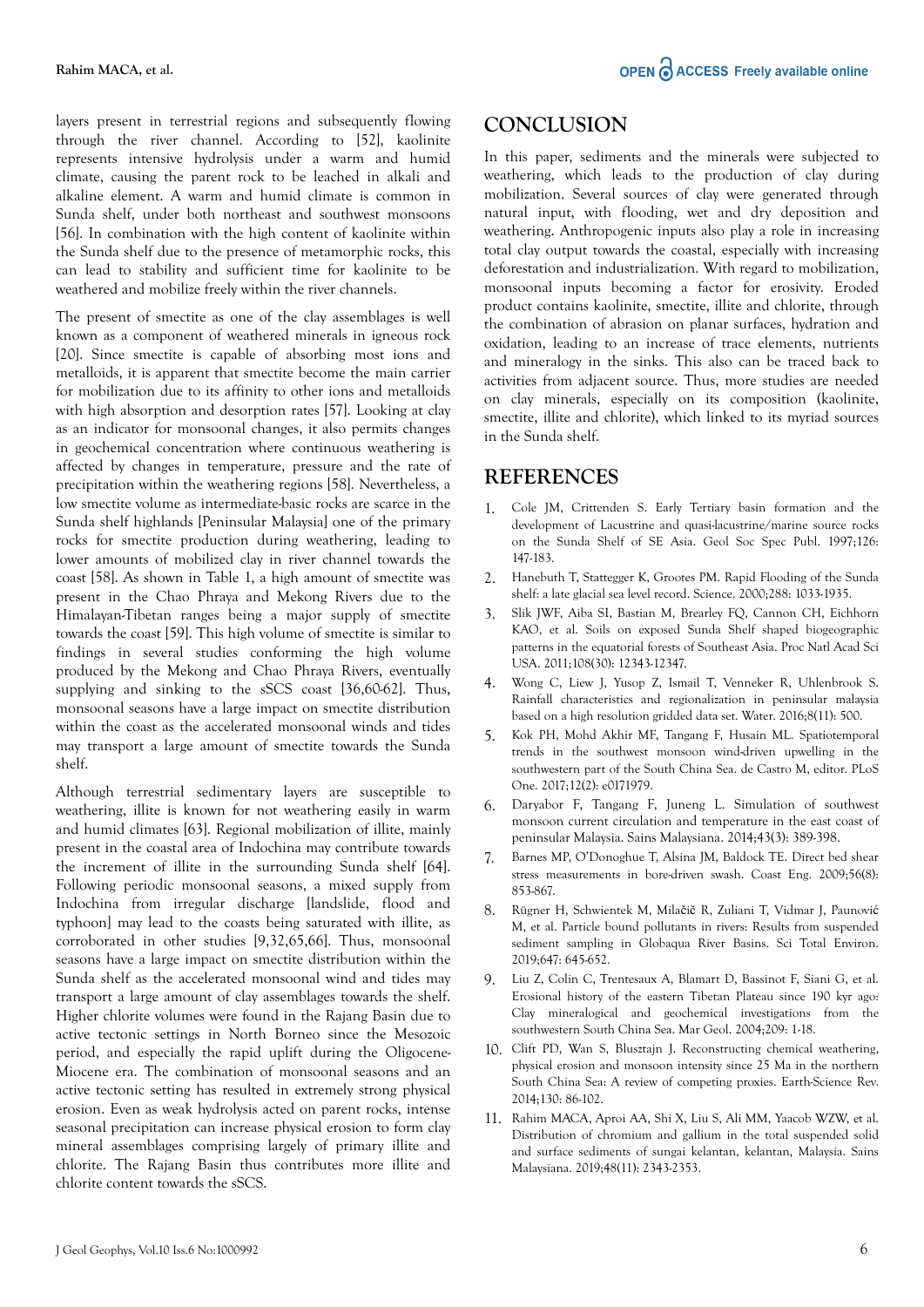- 12. [Ghorbani K, Wayayok A, Abdullah AF. Simulation of flood risk area](http://dx.doi.org/10.11113/jt.v78.7260) [in Kelantan watershed, Malaysia using numerical model. J Teknol.](http://dx.doi.org/10.11113/jt.v78.7260) [2016;78: 51-57.](http://dx.doi.org/10.11113/jt.v78.7260)
- 13. [Mohit MA, Sellu GM. Mitigation of Climate Change Effects through](http://dx.doi.org/10.1016/j.sbspro.2013.08.385) [Non-structural Flood Disaster Management in Pekan Town, Malaysia.](http://dx.doi.org/10.1016/j.sbspro.2013.08.385) [Procedia Soc Behav Sci. 2013;85: 564-573.](http://dx.doi.org/10.1016/j.sbspro.2013.08.385)
- 14. [Hai OS, Samah AA, Chenoli SN, Subramaniam K, Ahmad Mazuki](http://dx.doi.org/10.1175/WAF-D-16-0160.1) [MY. Extreme Rainstorms that Caused Devastating Flooding across the](http://dx.doi.org/10.1175/WAF-D-16-0160.1) [East Coast of Peninsular Malaysia during November and December](http://dx.doi.org/10.1175/WAF-D-16-0160.1) [2014. Weather Forecast. 2017;32\(3\): 849-872.](http://dx.doi.org/10.1175/WAF-D-16-0160.1)
- 15. [Ros FC, Tosaka H, Sidek LM, Basri H. Homogeneity and trends in](https://doi.org/10.1080/15715124.2015.1105233) [long-term rainfall data , Kelantan River Basin , Malaysia. 2016;5124.](https://doi.org/10.1080/15715124.2015.1105233)
- 16. [Liu Z, Colin C, Huang W, Chen Z, Trentesaux A, Chen J. Clay](http://dx.doi.org/10.1007/s11434-007-0161-9) [minerals in surface sediments of the Pearl River drainage basin and](http://dx.doi.org/10.1007/s11434-007-0161-9) [their contribution to the South China Sea. Chinese Sci Bull.](http://dx.doi.org/10.1007/s11434-007-0161-9) [2007;52\(8\): 1101-1111.](http://dx.doi.org/10.1007/s11434-007-0161-9)
- 17. [Stott P, Theron E. Shortcomings in the estimation of clay fraction by](https://doi.org/10.17159/2309-8775/2016/v58n2a2) [hydrometer. J South African Inst Civ Eng. 2016;58\(2\): 14-24.](https://doi.org/10.17159/2309-8775/2016/v58n2a2)
- 18. [Wang Y, Yin X, Sun H, Wang C. Transport of vanadium \[V\] in](https://doi.org/10.1080/09542299.2015.1133238) [saturated porous media: Effects of pH, ionic-strength and clay mineral.](https://doi.org/10.1080/09542299.2015.1133238) [Chem Speciat Bioavailab. 2016;28: 7-12.](https://doi.org/10.1080/09542299.2015.1133238)
- 19. Setiawan MR, Iqbal M, Siregar RN. Mineral Analysis in Rocks Using XRD and Petrography. J Sci Appl Technol. 2019;2(1).
- 20. [Leyland RC, Verryn S, Momayez M. Smectite clay identification and](https://doi.org/10.1007/s10064-014-0669-6) [quantification as an indicator of basic igneous rock durability. Bull](https://doi.org/10.1007/s10064-014-0669-6) [Eng Geol Environ. 2015;74\(3\): 981-989.](https://doi.org/10.1007/s10064-014-0669-6)
- 21. [Mancktelow N, Zwingmann H, Campani M, Fügenschuh B, Mulch A.](http://dx.doi.org/10.1007/s00015-015-0179-y) [Timing and conditions of brittle faulting on the Silltal-Brenner Fault](http://dx.doi.org/10.1007/s00015-015-0179-y) [Zone, Eastern Alps \[Austria\]. Swiss J Geosci. 2015;108\(3\): 305-326.](http://dx.doi.org/10.1007/s00015-015-0179-y)
- 22. [Krinsley D, Dorn R, Tovey NK. Nanometer-scale layering in rock](http://dx.doi.org/10.1086/629726) [varnish: implications for genesis and paleoenvironmental](http://dx.doi.org/10.1086/629726) [interpretation. J Geol. 1995;103\(1\): 106-113](http://dx.doi.org/10.1086/629726)
- 23. [Morley RJ, Morley HP. Mid Cenozoic freshwater wetlands of the](http://dx.doi.org/10.4081/jlimnol.2013.s2.e2) [Sunda region. J Limnol. 2013;72: s2.](http://dx.doi.org/10.4081/jlimnol.2013.s2.e2)
- 24. [Guyot JL, Jouanneau JM, Soares L, Boaventura GR, Maillet N, Lagane](https://doi.org/10.1016/j.catena.2007.02.002) [C. Clay mineral composition of river sediments in the Amazon Basin.](https://doi.org/10.1016/j.catena.2007.02.002) [Catena. 2007;71: 340-356.](https://doi.org/10.1016/j.catena.2007.02.002)
- 25. [Jung J, Yoo KC, Lee KH, Park Y, Lee J, Kim J. Clay mineralogical](http://dx.doi.org/10.3390/min9030153) [characteristics of sediments deposited during the late quaternary in](http://dx.doi.org/10.3390/min9030153) [the larsen ice shelf b embayment, Antarctica. Minerals. 2019;9\(3\): 153.](http://dx.doi.org/10.3390/min9030153)
- 26. [Hillenbrand CD, Ehrmann W, Larter RD, Benetti S, Dowdeswell JA,](http://dx.doi.org/10.1016/j.margeo.2009.06.009) [Cofaigh CO, et al. Clay mineral provenance of sediments in the](http://dx.doi.org/10.1016/j.margeo.2009.06.009) [southern Bellingshausen Sea reveals drainage changes of the West](http://dx.doi.org/10.1016/j.margeo.2009.06.009) [Antarctic Ice Sheet during the Late Quaternary. Mar Geol. 2009;265:](http://dx.doi.org/10.1016/j.margeo.2009.06.009) [1-18.](http://dx.doi.org/10.1016/j.margeo.2009.06.009)
- 27. [Petschick R, Kuhn G, Gingele F. Clay mineral distribution in surface](https://doi.org/10.1016/0025-3227(95)00148-4) [sediments of the South Atlantic: sources, transport, and relation to](https://doi.org/10.1016/0025-3227(95)00148-4) [oceanography. Mar Geol. 1996;130: 203-229.](https://doi.org/10.1016/0025-3227(95)00148-4)
- 28. [Krumm S, Buggisch W. Sample preparation effects on illite](https://doi.org/10.1111/j.1525-1314.1991.tb00557.x) [crystallinity measurement: grain](https://doi.org/10.1111/j.1525-1314.1991.tb00557.x)‐size gradation and particle [orientation. J Metamorph Geol. 1991;9\(6\): 671-677.](https://doi.org/10.1111/j.1525-1314.1991.tb00557.x)
- 29. [Shi F, Shi X, Su X, Fang X, Wu Y, Cheng Z, et al. Clay minerals in](http://dx.doi.org/10.1007/s13131-018-1220-6) [Arctic Kongsf-jorden surface sediments and their implications on](http://dx.doi.org/10.1007/s13131-018-1220-6) [provenance and paleoenvironmental change. Acta Oceanol Sin.](http://dx.doi.org/10.1007/s13131-018-1220-6) [2018;37\(5\): 29-38.](http://dx.doi.org/10.1007/s13131-018-1220-6)
- 30. [Shi X, Liu S, Fang X, Qiao S, Khokiattiwong S, Kornkanitnan N.](http://dx.doi.org/10.1016/j.jseaes.2015.02.005) [Distribution of clay minerals in surface sediments of the western Gulf](http://dx.doi.org/10.1016/j.jseaes.2015.02.005) [of Thailand: Sources and transport patterns. J Asian Earth Sci.](http://dx.doi.org/10.1016/j.jseaes.2015.02.005) [2015;105: 390-398.](http://dx.doi.org/10.1016/j.jseaes.2015.02.005)
- 31. [Yang K, Kim JW, Kogure T, Dong H, Baik H, Hoppie B, et al.](https://doi.org/10.1016/j.clay.2016.03.041) [Smectite, illite, and early diagenesis in South Pacific Gyre subseafloor](https://doi.org/10.1016/j.clay.2016.03.041) [sediment. Appl Clay Sci. 2016;134: 34-43.](https://doi.org/10.1016/j.clay.2016.03.041)
- 32. [Liu Z, Colin C, Li X, Zhao Y, Tuo S, Chen Z, et al. Clay mineral](http://dx.doi.org/10.1016/j.margeo.2010.08.010) [distribution in surface sediments of the northeastern South China Sea](http://dx.doi.org/10.1016/j.margeo.2010.08.010) [and surrounding fluvial drainage basins: Source and transport. Mar](http://dx.doi.org/10.1016/j.margeo.2010.08.010) [Geol. 2010;277: 48-60.](http://dx.doi.org/10.1016/j.margeo.2010.08.010)
- 33. [Hillier S, Velde B. Octahedral occupancy and the chemical](http://dx.doi.org/10.1180/claymin.1991.026.2.01) [composition of diagenetic \[low-temperature\] chlorites. Clay Miner.](http://dx.doi.org/10.1180/claymin.1991.026.2.01) [1991;26\(2\): 149-168.](http://dx.doi.org/10.1180/claymin.1991.026.2.01)
- 34. [Curtis CD, Hughes CR, Whiteman JA, Whittle CK. Compositional](https://doi.org/10.1180/minmag.1985.049.352.08) [variation within some sedimentary chlorites and some comments on](https://doi.org/10.1180/minmag.1985.049.352.08) [their origin. Mineral Mag. 1985;49\(352\): 375-386.](https://doi.org/10.1180/minmag.1985.049.352.08)
- 35. [Heinz L. Distribution of chlorite and kaolinite in eastern Atlantic](https://doi.org/10.1111/j.1365-3091.1982.tb01805.x) [sediments off North Africa. Sedimentology. 1982;29\(3\): 427-431.](https://doi.org/10.1111/j.1365-3091.1982.tb01805.x)
- 36. [Liu Z, Colin C, Huang W, Phon Le K, Tong S, Chen Z, et al. Climatic](http://dx.doi.org/10.1029/2006GC001490) [and tectonic controls on weathering in south China and Indochina](http://dx.doi.org/10.1029/2006GC001490) [Peninsula: Clay mineralogical and geochemical investigations from the](http://dx.doi.org/10.1029/2006GC001490) [Pearl, Red, and Mekong drainage basins. Geochemistry Geophys](http://dx.doi.org/10.1029/2006GC001490) [Geosystems. 2007;8\(5\): 1-18.](http://dx.doi.org/10.1029/2006GC001490)
- 37. [Boulay S, Colin C, Trentesaux A, Frank N, Liu Z. Sediment sources](https://doi.org/10.1016/j.palaeo.2005.06.005) [and East Asian monsoon intensity over the last 450 ky. Mineralogical](https://doi.org/10.1016/j.palaeo.2005.06.005) [and geochemical investigations on South China Sea sediments.](https://doi.org/10.1016/j.palaeo.2005.06.005) [Palaeogeogr Palaeoclimatol Palaeoecol. 2005;228: 260-277.](https://doi.org/10.1016/j.palaeo.2005.06.005)
- 38. [Camargo LA, Marques Júnior J, Pereira GT, Bahia ASR de S. Clay](https://doi.org/10.1590/S0103-90162014000300010) [mineralogy and magnetic susceptibility of Oxisols in geomorphic](https://doi.org/10.1590/S0103-90162014000300010) [surfaces. Sci Agric. 2014;71\(3\): 244-256.](https://doi.org/10.1590/S0103-90162014000300010)
- 39. [Austin JC, Perry A, Richter DD, Schroeder PA. Modifications of 2:1](https://doi.org/10.1346/CCMN.2017.064085) [clay minerals in a kaolinite-dominated Ultisol under changing land](https://doi.org/10.1346/CCMN.2017.064085)[use regimes. Clays Clay Miner. 2018;66\(1\): 61-73.](https://doi.org/10.1346/CCMN.2017.064085)
- 40. [Mao C, Chen J, Yuan X, Yang Z, Balsam W, Ji J. Seasonal variation in](http://dx.doi.org/10.1346/CCMN.2010.0580508) [the mineralogy of the suspended particulate matter of the lower](http://dx.doi.org/10.1346/CCMN.2010.0580508) [Changjiang river at Nanjing, China. Clays Clay Miner. 2010;58\(5\):](http://dx.doi.org/10.1346/CCMN.2010.0580508) [691-706.](http://dx.doi.org/10.1346/CCMN.2010.0580508)
- 41. [Darunsontaya T, Suddhiprakarn A, Kheoruenromne I, Prakongkep N,](http://dx.doi.org/10.1016/j.geoderma.2011.10.002) [Gilkes RJ. The forms and availability to plants of soil potassium as](http://dx.doi.org/10.1016/j.geoderma.2011.10.002) [related to mineralogy for upland Oxisols and Ultisols from Thailand.](http://dx.doi.org/10.1016/j.geoderma.2011.10.002) [Geoderma. 2012;170: 11-24.](http://dx.doi.org/10.1016/j.geoderma.2011.10.002)
- 42. [Shamshuddin J, Anda M. Charge properties of soils in Malaysia](http://dx.doi.org/10.7186/bgsm54200805) [dominated by kaolinite, gibbsite, goethite and hematite. Bull Geol Soc](http://dx.doi.org/10.7186/bgsm54200805) [Malaysia. 2008;54\(54\): 27-31.](http://dx.doi.org/10.7186/bgsm54200805)
- 43. [Wattel-Koekkoek EJW, Buurman P, van Der Plicht J, Wattel E, van](https://doi.org/10.1046/j.1365-2389.2003.00512.x) [Breemen N. Mean residence time of soil organic matter associated](https://doi.org/10.1046/j.1365-2389.2003.00512.x) [with kaolinite and smectite. Eur J Soil Sci. 2003;54\(2\): 269-278.](https://doi.org/10.1046/j.1365-2389.2003.00512.x)
- 44. [Chauhan OS, Dayal AM, Basavaiah N, Kader USA. Indian summer](http://dx.doi.org/10.1029/2010GC003067) [monsoon and winter hydrographic variations over past millennia](http://dx.doi.org/10.1029/2010GC003067) [resolved by clay sedimentation. Geochemistry, Geophys Geosystems.](http://dx.doi.org/10.1029/2010GC003067) [2010;11\(9\).](http://dx.doi.org/10.1029/2010GC003067)
- 45. [Steinke S, Hanebuth TJJ, Vogt C, Stattegger K. Sea level induced](http://dx.doi.org/10.1016/j.margeo.2008.01.005) [variations in clay mineral composition in the southwestern South](http://dx.doi.org/10.1016/j.margeo.2008.01.005) [China Sea over the past 17,000 yr. Mar Geol. 2008;250: 199-210.](http://dx.doi.org/10.1016/j.margeo.2008.01.005)
- 46. Laird DA. Layer charge influences on the hydration of expandable 2:1 phyllosilicates. Clays Clay Miner. 1999;47(5): 630-636.
- 47. [Chesworth W. Weathering stages of the common igneous rocks, index](https://doi.org/10.1111/j.1365-2389.1977.tb02257.x) [minerals and mineral assemblages at the surface of the earth. J Soil](https://doi.org/10.1111/j.1365-2389.1977.tb02257.x) [Sci. 1977 Sep;28\(3\): 490-497.](https://doi.org/10.1111/j.1365-2389.1977.tb02257.x)
- 48. Chamley H. Clay Mineral Diagenesis. In: Quantitative Diagenesis: Recent Developments and Applications to Reservoir Geology. Springer; 1994: 161-88.
- 49. [Ruffell A, McKinley JM, Worden RH. Comparison of clay mineral](http://dx.doi.org/10.1098/rsta.2001.0961) [stratigraphy to other proxy palaeoclimate indicators in the Mesozoic of](http://dx.doi.org/10.1098/rsta.2001.0961) [NW Europe. Philos Trans R Soc A Math Phys Eng Sci.](http://dx.doi.org/10.1098/rsta.2001.0961) [2002;360\(1793\): 675-693.](http://dx.doi.org/10.1098/rsta.2001.0961)
- 50. [Tangang FT, Xia C, Qiao F, Juneng L, Shan F. Seasonal circulations in](http://dx.doi.org/10.1007/s10236-011-0432-5) [the Malay Peninsula Eastern continental shelf from a wave-tide](http://dx.doi.org/10.1007/s10236-011-0432-5)[circulation coupled model. Ocean Dyn. 2011;61\(9\): 1317-1328.](http://dx.doi.org/10.1007/s10236-011-0432-5)